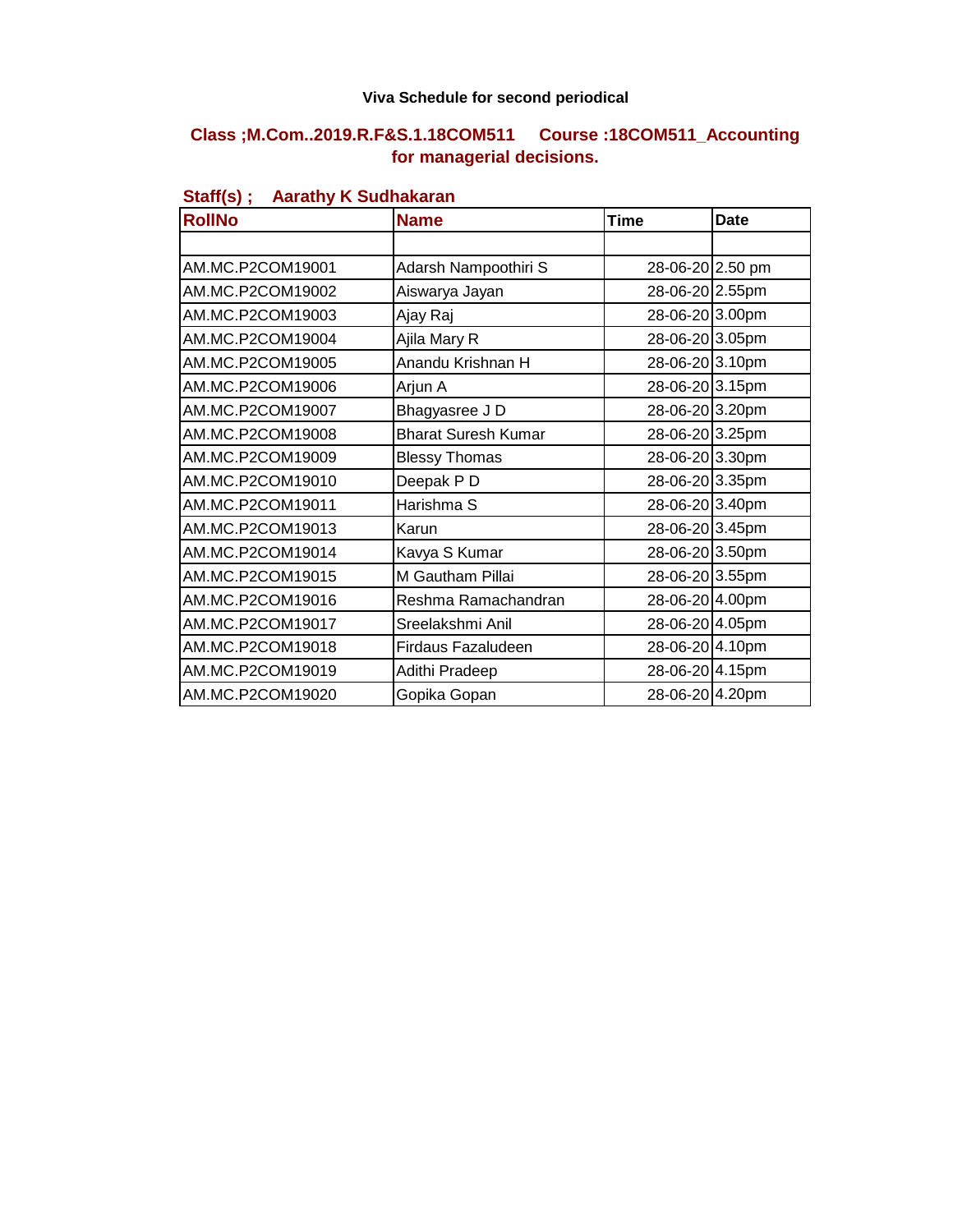### **Viva Schedule for S2 PG ASAS 18COM512 CORPORATE INCOMETAX**

| Date: 2nd July 2020 |                     | Faculty: Jayahsree         |                    |  |
|---------------------|---------------------|----------------------------|--------------------|--|
| SI: No:             | <b>Roll No:</b>     | <b>Names</b>               | <b>TIME</b>        |  |
|                     | AM.MC.P2COM19001    | Adarsh Nampoothiri S       | 4.35pm             |  |
|                     | AM.MC.P2COM19002    | Aiswarya Jayan             | 4.40pm             |  |
|                     | 3 AM.MC.P2COM19003  | Ajay Raj                   | 4.45pm             |  |
|                     | 4 AM.MC.P2COM19004  | Ajila Mary R               | 4.50pm             |  |
|                     | 5 AM.MC.P2COM19005  | Anandu Krishnan H          | $4.55$ pm          |  |
|                     | 6 AM.MC.P2COM19006  | Arjun A                    | 5:00 PM            |  |
|                     | AM.MC.P2COM19007    | Bhagyasree J D             | 5.05pm             |  |
|                     | 8 AM.MC.P2COM19008  | <b>Bharat Suresh Kumar</b> | 5.10pm             |  |
|                     | AM.MC.P2COM19009    | <b>Blessy Thomas</b>       | 5.15pm             |  |
|                     | 10 AM.MC.P2COM19010 | Deepak PD                  | 5.20pm             |  |
|                     | 11 AM.MC.P2COM19011 | Harishma S                 | 5.25pm             |  |
|                     | 13 AM.MC.P2COM19013 | Karun                      | 5.30pm             |  |
|                     | 14 AM.MC.P2COM19014 | Kavya S Kumar              | 5.35pm             |  |
|                     | 15 AM.MC.P2COM19015 | M Gautham Pillai           | 5.40pm             |  |
|                     | 16 AM.MC.P2COM19016 | Reshma Ramachandran        | 5.45pm             |  |
|                     | 17 AM.MC.P2COM19017 | Sreelakshmi Anil           | 5.50pm             |  |
|                     | 18 AM.MC.P2COM19018 | <b>Firdaus Fazaludeen</b>  | 5.55pm             |  |
|                     | 19 AM.MC.P2COM19019 | Adithi Pradeep             | 6.00 <sub>pm</sub> |  |
|                     | 20 AM.MC.P2COM19020 | Gopika Gopan               | $6.05$ pm          |  |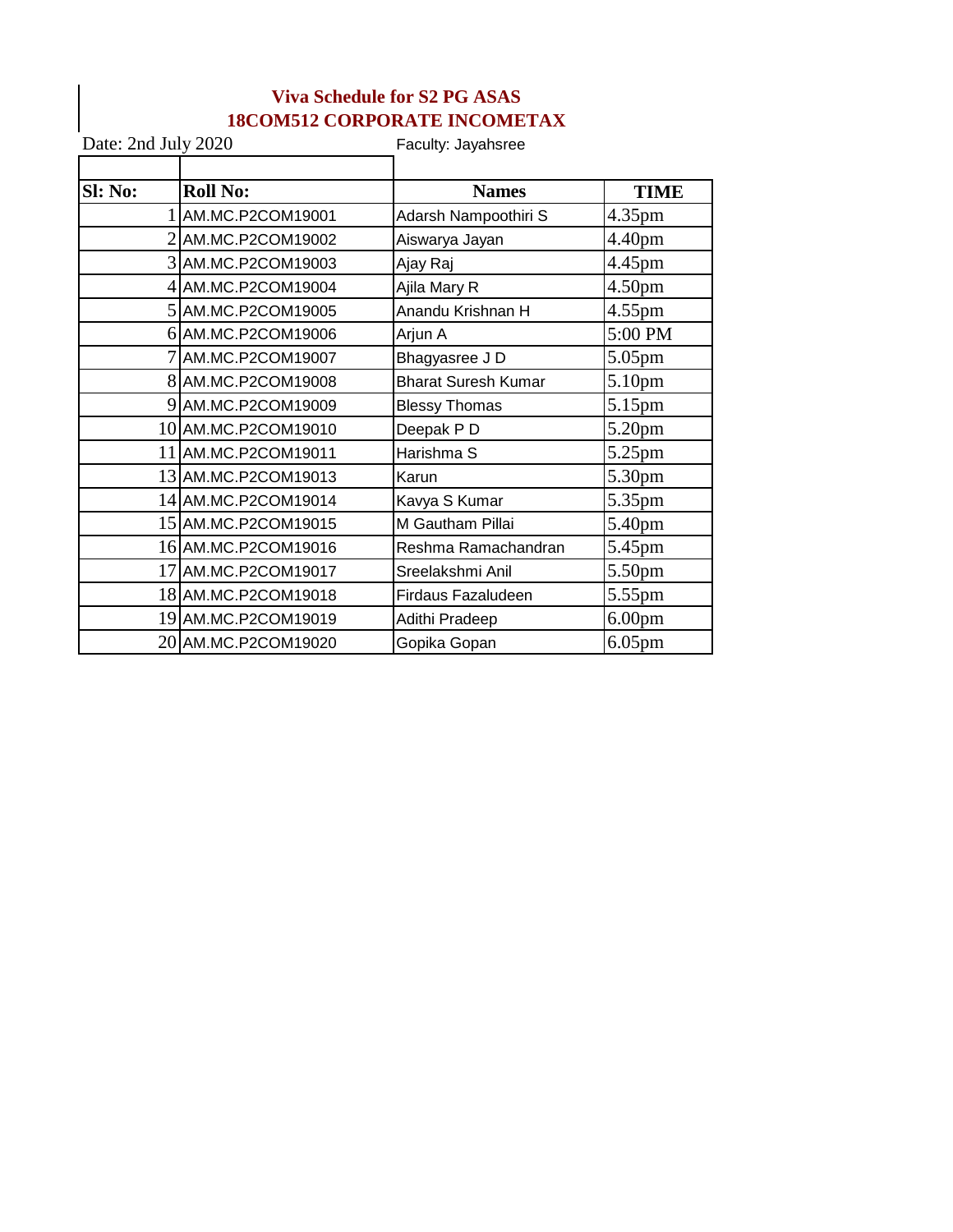|                  | VIVA SCHEDULE FOR 2019 Mcom                   |                            |          |  |
|------------------|-----------------------------------------------|----------------------------|----------|--|
|                  | Course: 18COM513 Financial Markets & Services |                            |          |  |
|                  | Staff(s);<br>Venugopal J S                    |                            |          |  |
|                  |                                               | 05-07-2020 Sunday          |          |  |
| SI <sub>No</sub> | <b>RollNo</b>                                 | <b>Name</b>                | Time     |  |
| $\mathbf{1}$     | AM.MC.P2COM19001                              | Adarsh Nampoothiri S       | 9:30 AM  |  |
| $\overline{c}$   | AM.MC.P2COM19002                              | Aiswarya Jayan             | 9:35 AM  |  |
| 3                | AM.MC.P2COM19003                              | Ajay Raj                   | 9:40 AM  |  |
| 4                | AM.MC.P2COM19004                              | Ajila Mary R               | 9:45 AM  |  |
| 5                | AM.MC.P2COM19005                              | Anandu Krishnan H          | 9:50 AM  |  |
| 6                | AM.MC.P2COM19006                              | Arjun A                    | 9:55 AM  |  |
| $\overline{7}$   | AM.MC.P2COM19007                              | Bhagyasree J D             | 10:00 AM |  |
| 8                | AM.MC.P2COM19008                              | <b>Bharat Suresh Kumar</b> | 10:05 AM |  |
| $\boldsymbol{9}$ | AM.MC.P2COM19009                              | <b>Blessy Thomas</b>       | 10:10 AM |  |
| 10               | AM.MC.P2COM19010                              | Deepak PD                  | 10:15 AM |  |
| 11               | AM.MC.P2COM19011                              | Harishma S                 | 10:25 AM |  |
| 12               | AM.MC.P2COM19013                              | Karun                      | 10:30 AM |  |
| 13               | AM.MC.P2COM19014                              | Kavya S Kumar              | 10:35 AM |  |
| 14               | AM.MC.P2COM19015                              | M Gautham Pillai           | 10:40 AM |  |
| 15               | AM.MC.P2COM19016                              | Reshma Ramachandran        | 10:45 AM |  |
| 16               | AM.MC.P2COM19017                              | Sreelakshmi Anil           | 10:50 AM |  |
| 17               | AM.MC.P2COM19018                              | Firdaus Fazaludeen         | 10:55 AM |  |
| 18               | AM.MC.P2COM19019                              | Adithi Pradeep             | 11:00 AM |  |
| 19               | AM.MC.P2COM19020                              | Gopika Gopan               | 11:05 AM |  |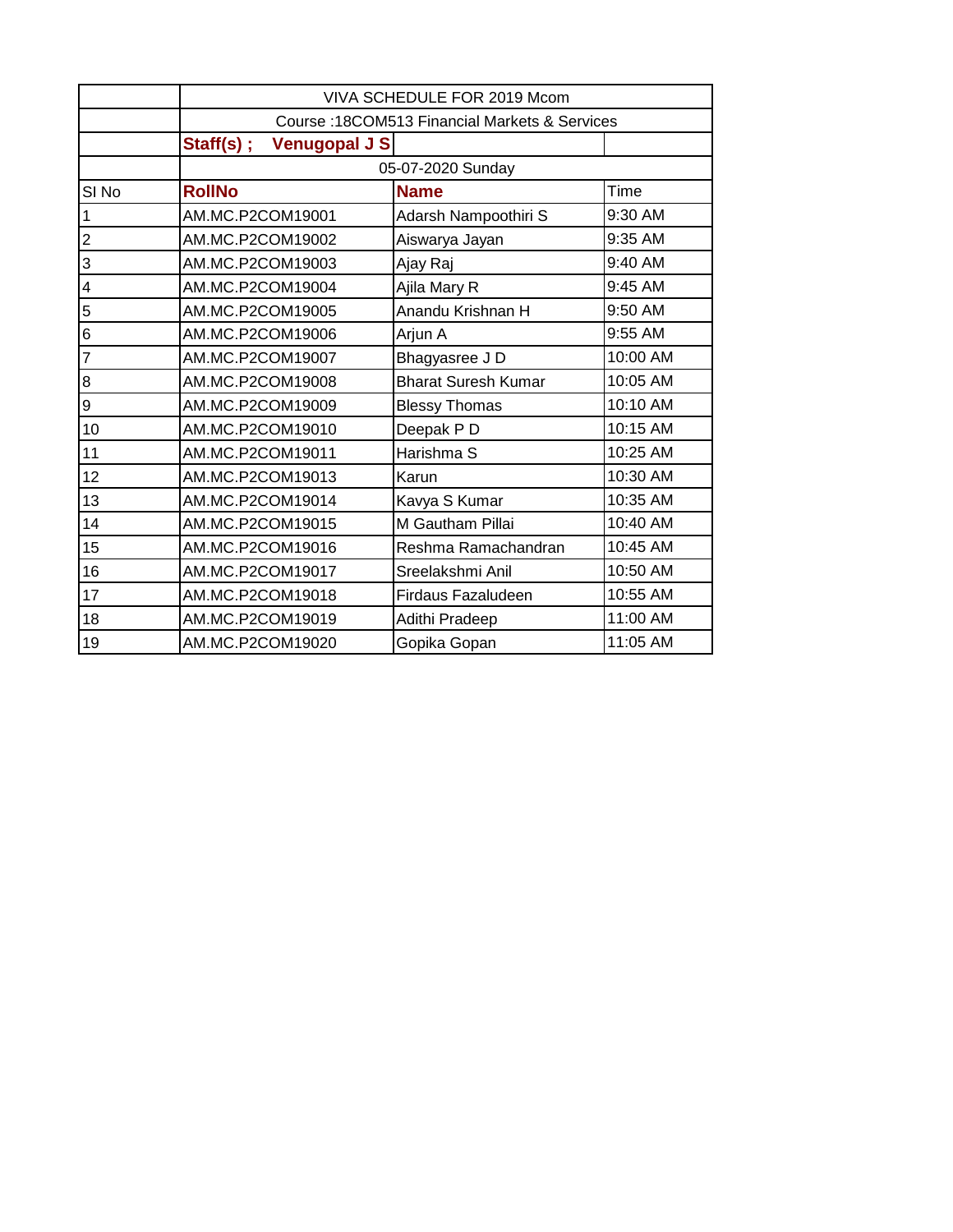#### **Class ;M.Com..2019.R.F&S.1.18COM514 Course :18COM514\_Insurance Management**

| $\cdots$<br><u>-  gu -u</u><br><b>RollNo</b> | <b>Name</b>                | <b>Time</b>        | <b>Date</b>           |
|----------------------------------------------|----------------------------|--------------------|-----------------------|
|                                              |                            |                    |                       |
| AM.MC.P2COM19001                             | Adarsh Nampoothiri S       |                    | 06-07-20 4.45 to 4.50 |
| AM.MC.P2COM19002                             | Aiswarya Jayan             |                    | 06-07-20 4.50 to 4.55 |
| AM.MC.P2COM19003                             | Ajay Raj                   | 06-07-20 4.55 to 5 |                       |
| AM.MC.P2COM19004                             | Ajila Mary R               | 06-07-20 5 to 5.10 |                       |
| AM.MC.P2COM19005                             | Anandu Krishnan H          |                    | 06-07-20 5.10 to 5.15 |
| AM.MC.P2COM19006                             | Arjun A                    |                    | 06-07-20 5.15 to 5.20 |
| AM.MC.P2COM19007                             | Bhagyasree J D             |                    | 06-07-20 5.20 to 5.25 |
| AM.MC.P2COM19008                             | <b>Bharat Suresh Kumar</b> |                    | 06-07-20 5.25 to 5.30 |
| AM.MC.P2COM19009                             | <b>Blessy Thomas</b>       |                    | 06-07-20 5.30 to 5.35 |
| AM.MC.P2COM19010                             | Deepak PD                  |                    | 06-07-20 5.35 to 5.40 |
| AM.MC.P2COM19011                             | Harishma S                 |                    | 06-07-20 5.40 to 5.45 |
| AM.MC.P2COM19013                             | Karun                      |                    | 06-07-20 5.45 to 5.50 |
| AM.MC.P2COM19014                             | Kavya S Kumar              |                    | 06-07-20 5.50 to 5.55 |
| AM.MC.P2COM19015                             | M Gautham Pillai           | 06-07-20 5.55 to 6 |                       |
| AM.MC.P2COM19016                             | Reshma Ramachandran        |                    | 06-07-20 6 to 6.05    |
| AM.MC.P2COM19017                             | Sreelakshmi Anil           |                    | 06-07-20 6.05 to 6.10 |
| AM.MC.P2COM19018                             | Firdaus Fazaludeen         |                    | 06-07-20 6.10 to 6.15 |
| AM.MC.P2COM19019                             | Adithi Pradeep             |                    | 06-07-20 6.15 to 6.20 |
| AM.MC.P2COM19020                             | Gopika Gopan               |                    | 06-07-20 6.20 to 6.25 |

#### **Staff(s) ; Durga LashmiC V**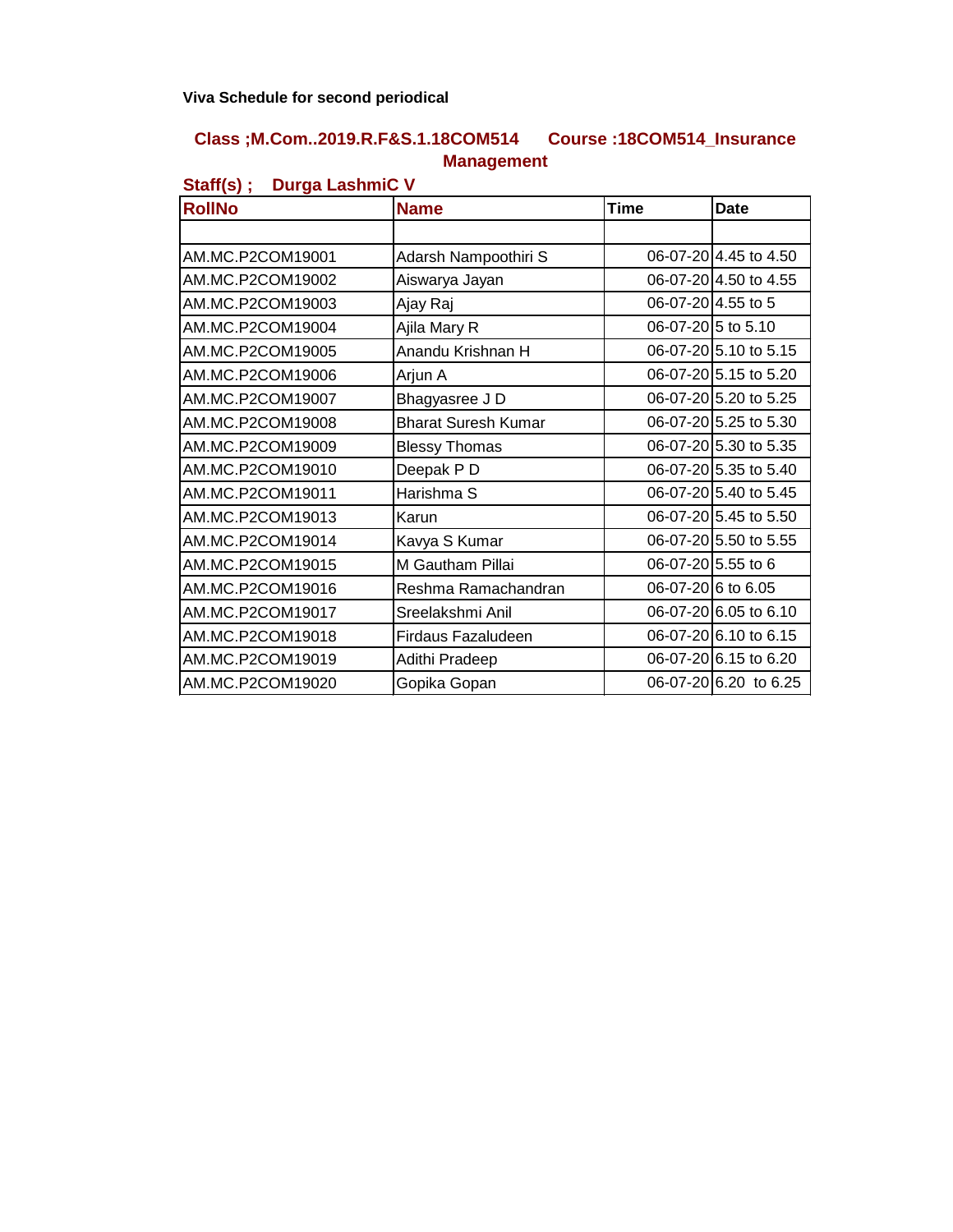|                | S2 M Com Exam Date: 08/07/2020 slot: 5(3.30 pm to 4.30 pm), Faculty:<br>Pravitha |                            |           |  |
|----------------|----------------------------------------------------------------------------------|----------------------------|-----------|--|
| Sl no          | <b>Roll No</b>                                                                   | <b>Name</b>                | Viva-time |  |
| 1              | AM.MC.P2COM19001                                                                 | Adarsh Nampoothiri S       | 4:45 PM   |  |
| $\overline{2}$ | AM.MC.P2COM19002                                                                 | Aiswarya Jayan             | 4:50 PM   |  |
| 3              | AM.MC.P2COM19003                                                                 | Ajay Raj                   | 4:55 PM   |  |
| $\overline{4}$ | AM.MC.P2COM19004                                                                 | Ajila Mary R               | 5:00 PM   |  |
| 5              | AM.MC.P2COM19005                                                                 | Anandu Krishnan H          | 5:05PM    |  |
| 6              | AM.MC.P2COM19006                                                                 | Arjun A                    | 5:10PM    |  |
| $\overline{7}$ | AM.MC.P2COM19007                                                                 | Bhagyasree J D             | 5:15PM    |  |
| 8              | AM.MC.P2COM19008                                                                 | <b>Bharat Suresh Kumar</b> | 5:20PM    |  |
| 9              | AM.MC.P2COM19009                                                                 | <b>Blessy Thomas</b>       | 5:25PM    |  |
| 10             | AM.MC.P2COM19010                                                                 | Deepak P D                 | 5:30PM    |  |
| 11             | AM.MC.P2COM19011                                                                 | Harishma S                 | 5:35PM    |  |
| 12             | AM.MC.P2COM19013                                                                 | Karun                      | 5:40PM    |  |
| 13             | AM.MC.P2COM19014                                                                 | Kavya S Kumar              | 5:45PM    |  |
| 14             | AM.MC.P2COM19015                                                                 | M Gautham Pillai           | 5:50PM    |  |
| 15             | AM.MC.P2COM19016                                                                 | Reshma Ramachandran        | 5:55PM    |  |
| 16             | AM.MC.P2COM19017                                                                 | Sreelakshmi Anil           | 6:00PM    |  |
| 17             | AM.MC.P2COM19018                                                                 | <b>Firdaus Fazaludeen</b>  | 6:05PM    |  |
| 18             | AM.MC.P2COM19019                                                                 | Adithi Pradeep             | 6:10PM    |  |
| 19             | AM.MC.P2COM19020                                                                 | Gopika Gopan               | 6:15PM    |  |